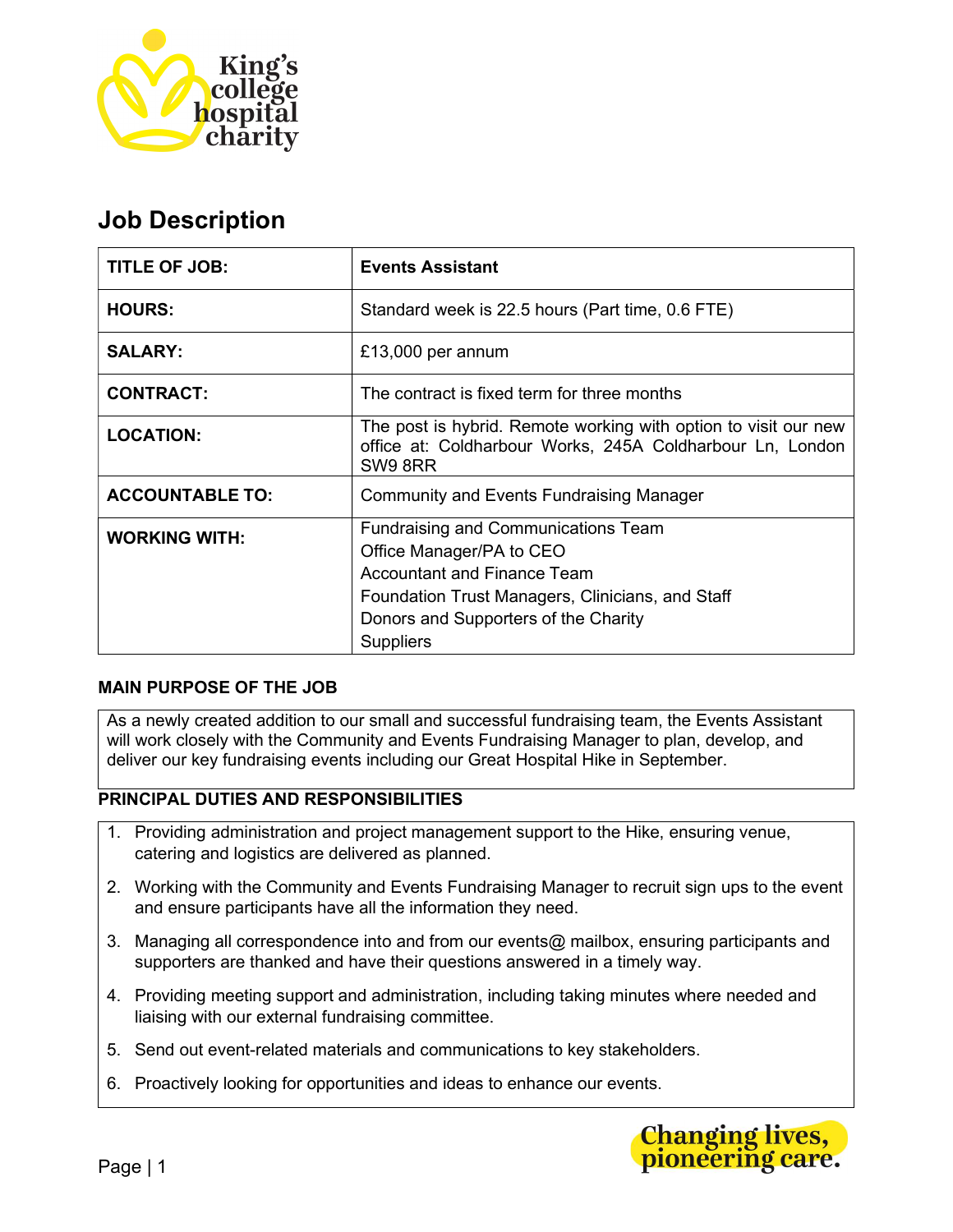

## Charity systems & compliance responsibilities

As an employee of Kings College Hospital Charity you have an obligation to observe the policies and standards of the Charity together with all relevant statutory and professional obligations, the significant ones of which are:-

- You have a general duty of care for the health safety and well-being of yourself, work colleagues' visitors and patients within the hospital site in addition to any specific risk management responsibilities associated with this post.
- You must maintain strict confidentiality of personal information relating to patients, donors, Trustees and staff and maintain the confidentiality and security of all charity data and records.
- You are responsible for complying with the Charity's policies and procedures

#### Other:

It is the nature of the work in a small charity team that tasks and responsibilities are diverse and varied. All staff are expected to work in a flexible way and on occasion to undertake tasks that may not be specifically covered in their job description. This job description is intended as a guide and is not intended to be definitive or restrictive. It is expected that some of the duties will change over time and this description will be subject to review in consultation with the post-holder.